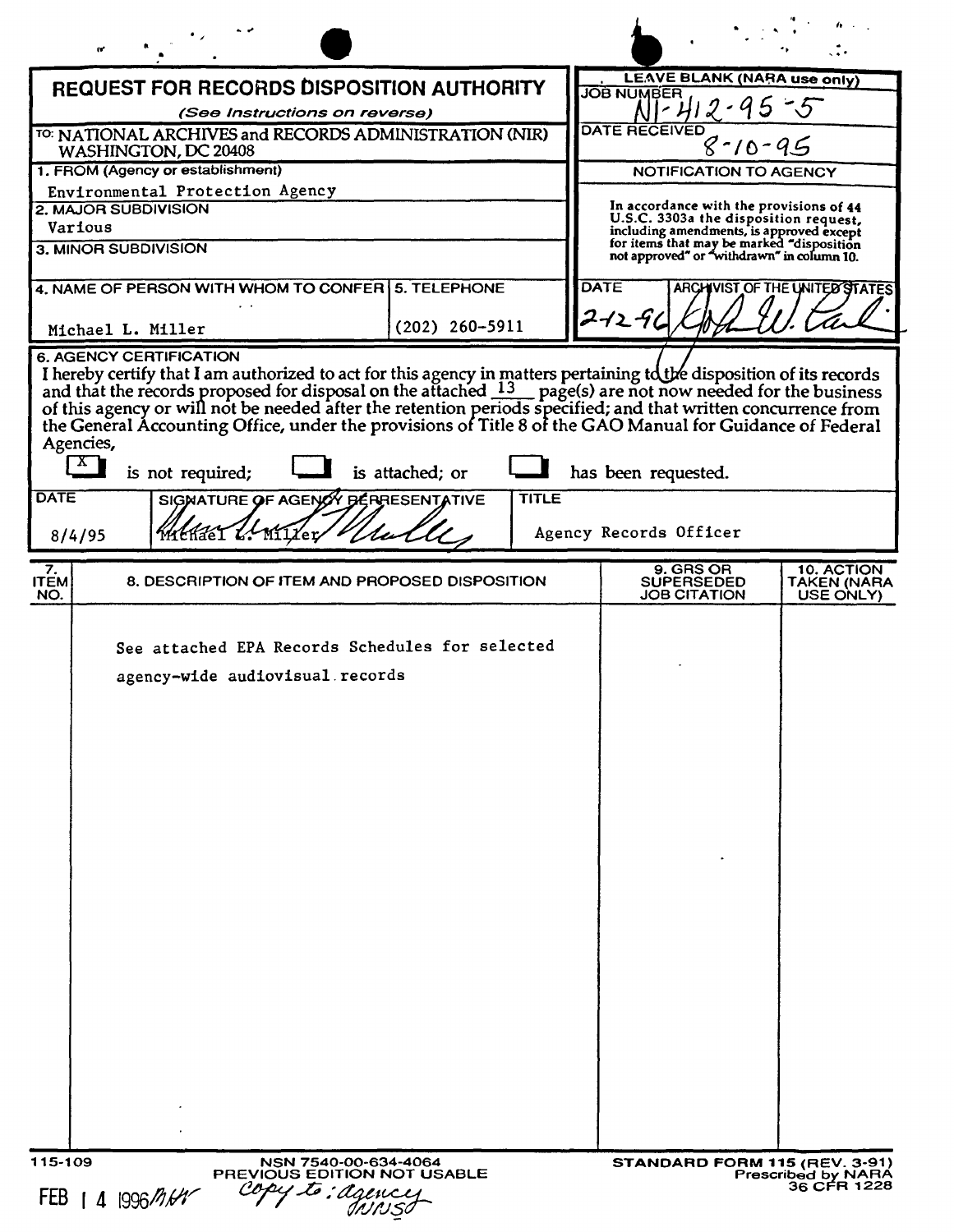$\mathbf{r}$ 

÷.

 $\mathbf{r}$ 

# DRAFT OF 10/6/95

# U.S. EPA RECORDS CONTROL SCHEDULE

 $\mathbf{I}$ SERIES TITLE: Official Portraits

PROGRAM: All Programs

EPA SERIES NO: 710A

NARA SCHEDULE NO. N1-412-95-5/1 (Use this number to retire records to NARA)

 $\mathbf{a}$ 

APPLICABILITY: Agency-wide

#### IDENTIFYING INPORMATION:

**IDENTIFIING INFORMATION:**<br>DESCRIPTION: Consists of official portraits of senior Agency officials<br>reflecting the historical significance of the Agency and related finding aids<br>and documentation necessary for their proper i use.

**ARRANGEMENT:** 

TYPE OF RECORDS: Photographs

SPECIFIC RESTRICTIONS: **None** 

 $\mathbf{e}_i$ 

MEDIUM: Photographs

VITAL RECORD: **No** 

FUNCTIONS SUPPORTED: Administration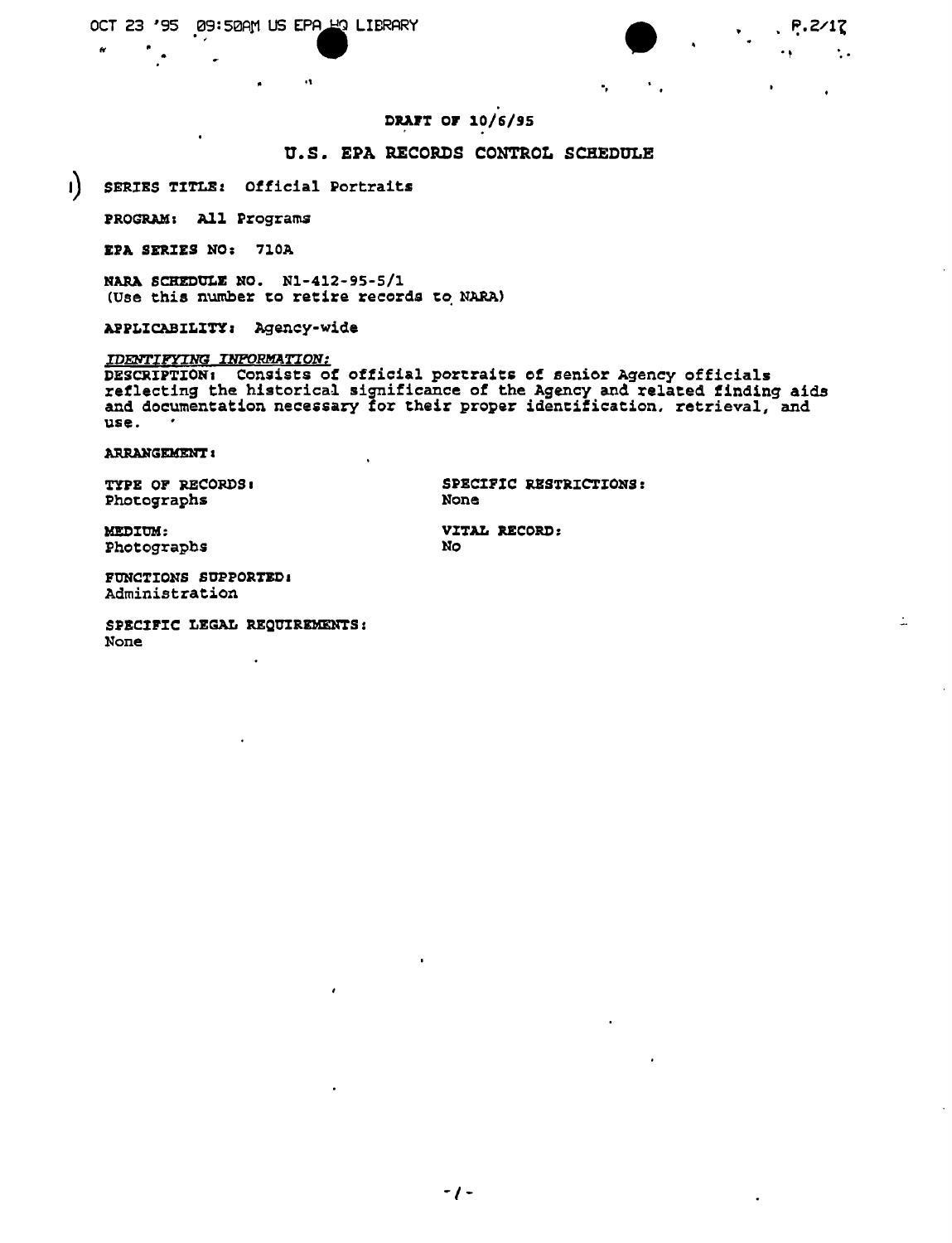$\bullet$ 

 $\bullet$ 

EPA SERIES NO. 710A

DISPOSITION INPORMATION: FINAL DISPOSITION: Permanent

TRANSFER TO FRC PERMITTED. No

 $\bullet$  .

**NWML** 

 $P.3/17$ 

 $\bullet$ 

 $\mathcal{L}$  .

FILE BREAK INSTRUCTIONS: Break file every 10 years.

DISPOSITION INSTRUCTIONS: Transfer to the National Archives in 10 year blocks after file break. Records may be transferred sooner if volume warrants.

APPLICATION GUIDANCE: REASONS FOR DISPOSITION: Series previously approved by the National Archives for permanent retention. Transfer instructions have been changed to meet Agency needs.

AGENCY-WIDE GUIDANCE: For black and white photographs, retire an original negative and a captioned print. If the original negative is nitrate or glass, include a duplicate negative.

For color photographs, retire the original color transparency or color negative, a captioned print, and an internegative, if one exists.

Other records series related to still photography include:

EPA 708A - Routine Photographs and Slides<br>EPA 709A - Personnel Identification and Passport Photographs EPA 711A - Mission-Related Photographs EPA 712A - Program Slides EPA 713A - Audiovisual Finding Aids and Related Documentation

Audiovisual records are to be maintained in accordance with standards in 36 CFR 1228.184 and 36 CFR 1232.

PROGRAM OFFICE GUIDANCE/DESCRIPTIVE INFORMATION:

| <b>CUSTODIAL INFORMATION:</b>            |                   |
|------------------------------------------|-------------------|
| CONTROLLING UNIT: Multiple units         | CONTACT POINT:    |
| Name:                                    | Name:             |
| Location:                                | Mail Code:        |
| Inclusive Dates:                         | <b>Telephone:</b> |
| Volume on Hand (Feet):                   | Officer           |
| Annual Accumulation:<br>(feet or inches) | Room:             |

CONTROL INFORMATION: RELATED ITEMS: EPA 708A, EPA 709A, EPA 711A, EPA 712A, EPA 713A

PREVIOUSLY APPROVED BY NARA SCHEDULE NOS: NC1-412-83-1/IV/3 and 6

| <b>Approval</b> | Approval         | Entry    | Last     |
|-----------------|------------------|----------|----------|
| <b>Date EPA</b> | <b>Date NARA</b> | Date     | Modified |
|                 |                  | 11/18/93 | 10/6/95  |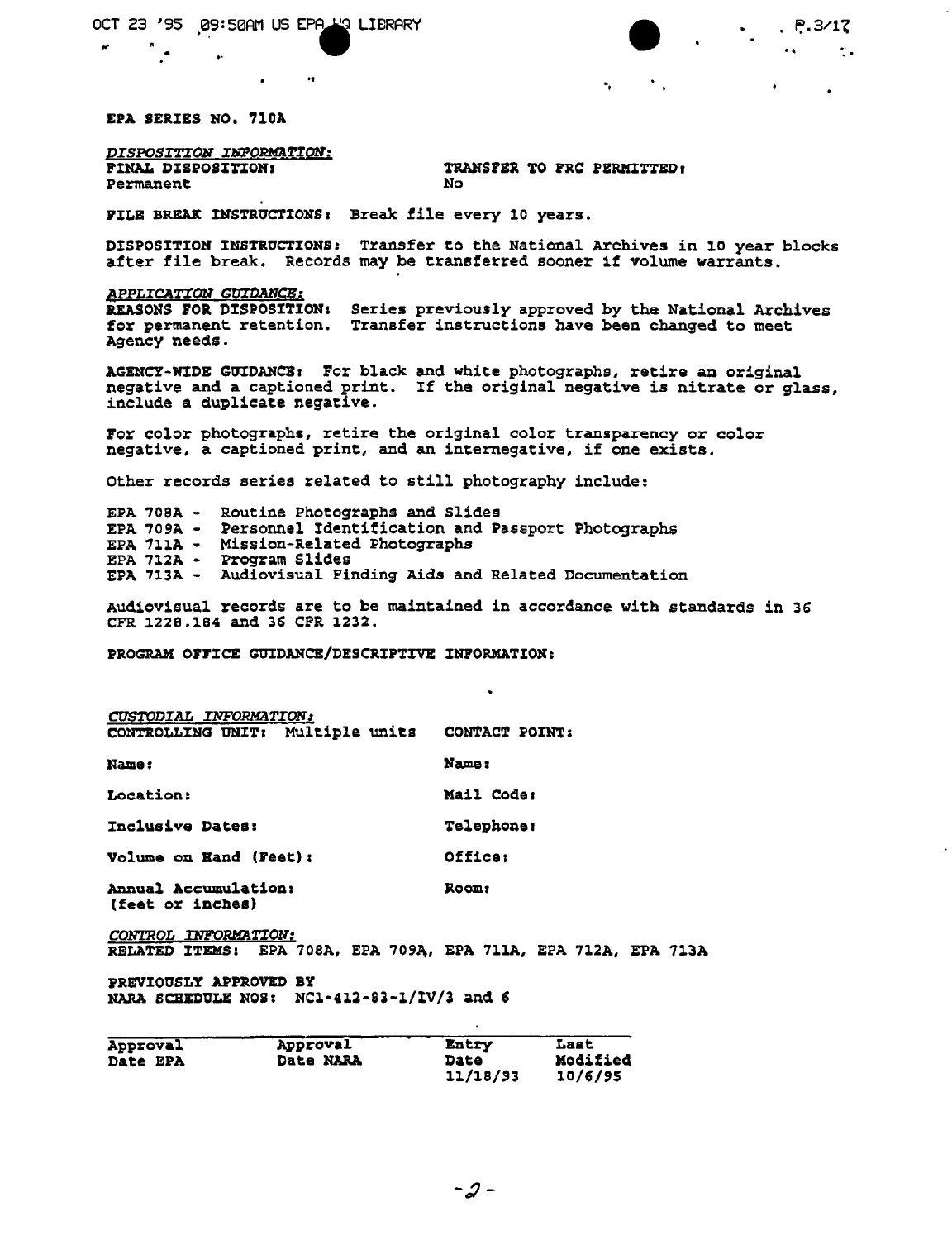$\mathbf{A}$ 

**NWML** 

# DRAFT OF 10/6/95

#### U.S. EPA RECORDS CONTROL SCHEDULE

SERIES TITLE: Mission-Related Photographs  $\boldsymbol{\lambda}$ 

 $\ddot{\phantom{0}}$ 

PROGRAM: All Programs

EPA SERIES NO: 711A

NARA SCHEDULE NO. N1-412-95-5/2 (Use this number to retire records to NARA)

APPLICABILITY: Agency-wide

#### **IDENTIFYING INFORMATION:**

DESCRIPTION: Consists of photographs depicting various program mission<br>activities of the Agency and related finding aids and documentation necessary for their proper identification, retrieval and use. Examples are interviews with public citizens regarding toxic and hazardous waste, effect of pesticides on the environment and public health.

No.

#### **ARRANGEMENT:**

TYPE OF RECORDS: Photographs

SPECIFIC RESTRICTIONS: None

VITAL RECORD:

MEDIUM: Photographs

FUNCTIONS SUPPORTED: Program operations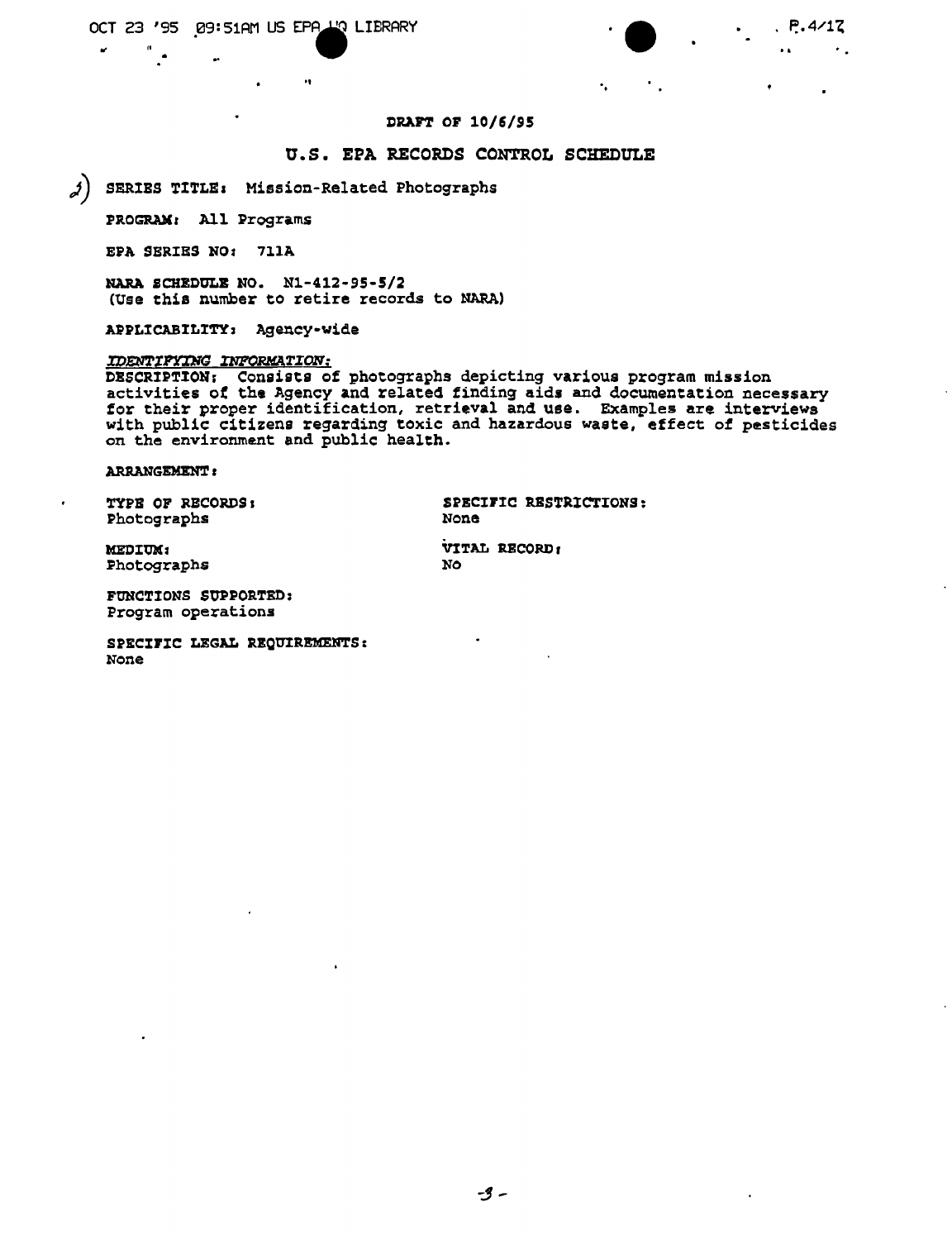$\ddot{\phantom{a}}$ 

EPA SERIES NO. 711A

*DISPOSITION INFORMATION;* Permanent

TRANSFER TO FRC PERMITTED:<br>No

 $\bullet$ 

**NWML** 

 $P.5/17$ 

 $\bullet$  .

FILE BREAK INSTRUCTIONS: Break file every 10 years.

DISPOSITION INSTRUCTIONS: Transfer to the National Archives in 10 year blocks after file break. Photographs may be transferred sooner if volume warrants.

*APPLICATION GUIDANCE:*

REASONS FOR DISPOSITION: Series previously approved by the National Archive for permanent retention. Transfer instructions have been changed to meet Agency needs.

AGENCY-WIDE GUIDANCE: Photographs \$upporting individual case files (such as permit applications, enforcement actions, site cleanup, or other actions by the Agency) should be linked to the appropriate paper file (eg., a cross reference sheet in the paper file and notations on photo labels).

For black and white photographs, retire the original negative and a captioned print. If the original negative is nitrate or glass, include a duplicate negative. For color photographs, retire the original color transparency or color negative, a captioned print, and an internegative, if one exists. See 36 CFR 1232 for additional information on managing audiovisual materials.

Other records &eries related to still photography include:

EPA 70SA • Routine Photographs and Slides EPA 709A - Personnel Identification and Passport Photograph EPA 7l0A - Official Portraits EPA 712A - Program Slides EPA 713A - Audiovisual Finding Aids and Related Documentatio

Audiovisual records are to be managed in a~eordanee with standards in *3G* CPR 1228.184 and 36 CFR 1232.

PROGRAM OFFICE GUIDANCE/DESCRIPTIVE INFORMATION:

| CUSTODIAL INFORMATION:                                          |                |
|-----------------------------------------------------------------|----------------|
| CONTROLLING UNIT: Multiple units                                | CONTACT POINT: |
| Name :                                                          | Name:          |
| <b>Location:</b>                                                | Mail Code:     |
| Inclusive Dates:                                                | Telephone:     |
| <b>Volume on Hand (Feet):</b>                                   | Officer        |
| Annual Accumulation:<br>(feet or inches)                        | Room:          |
| CONTROL INFORMATION:                                            |                |
| RELATED ITEMS: EPA 708A, EPA 709A, EPA 710A, EPA 712A, EPA 713A |                |

PREVIOUSLY APPROVED BY

NARA SCHEDOLB NOS: NCl-412-83-1/IV/4 and 5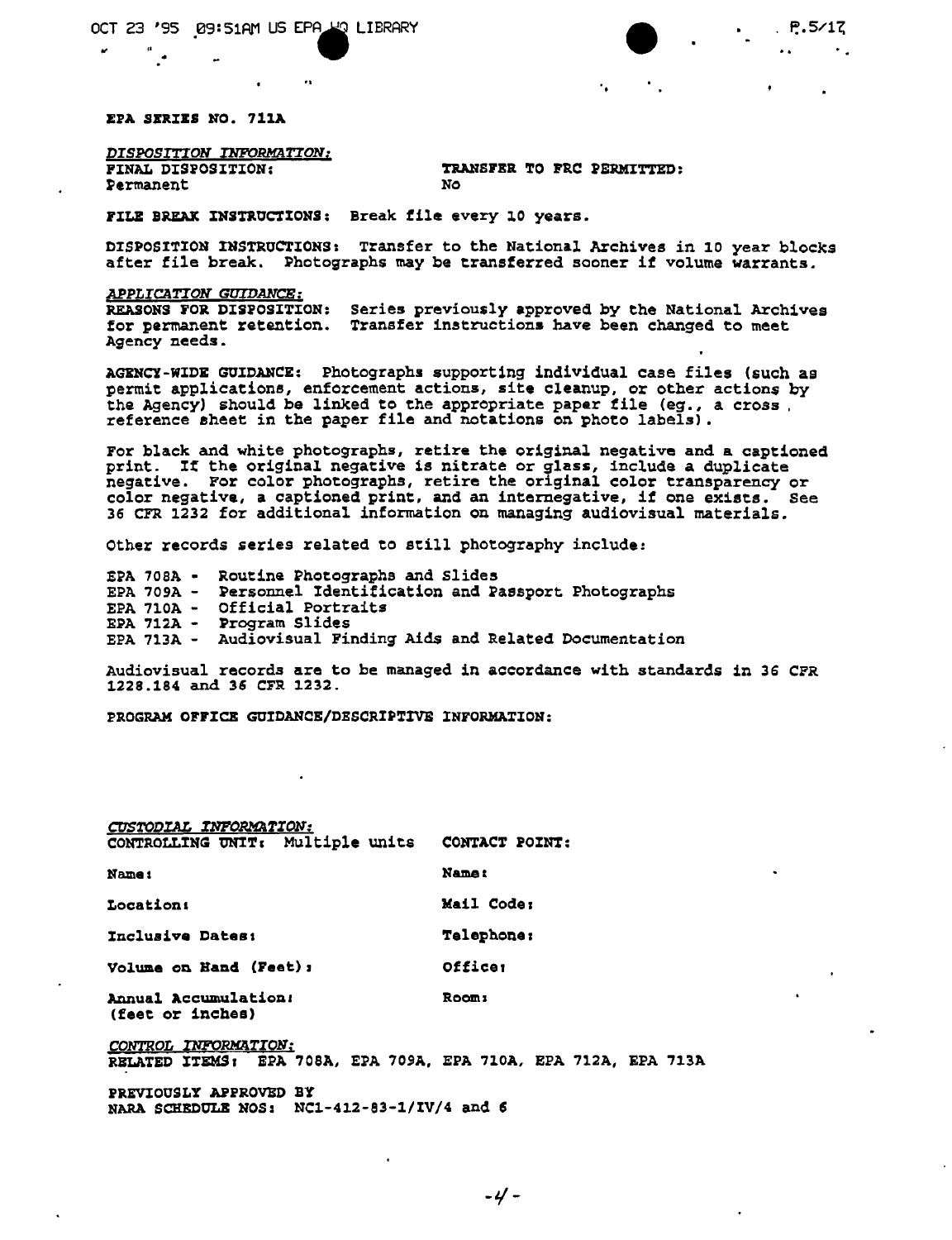$\mathcal{L}_{\text{max}}$  and  $\mathcal{L}_{\text{max}}$ 



 $\mathcal{L}^{\text{max}}$  .

EPA SERIES NO. 711A

 $\frac{a}{a}$   $\frac{a}{a}$ 

 $\sigma_{\rm{max}}$ 

| Approval        | Approval  | Entry    | Last     |
|-----------------|-----------|----------|----------|
| <b>Date EPA</b> | Date NARA | Date     | Modified |
|                 |           | 11/18/93 | 10/6/95  |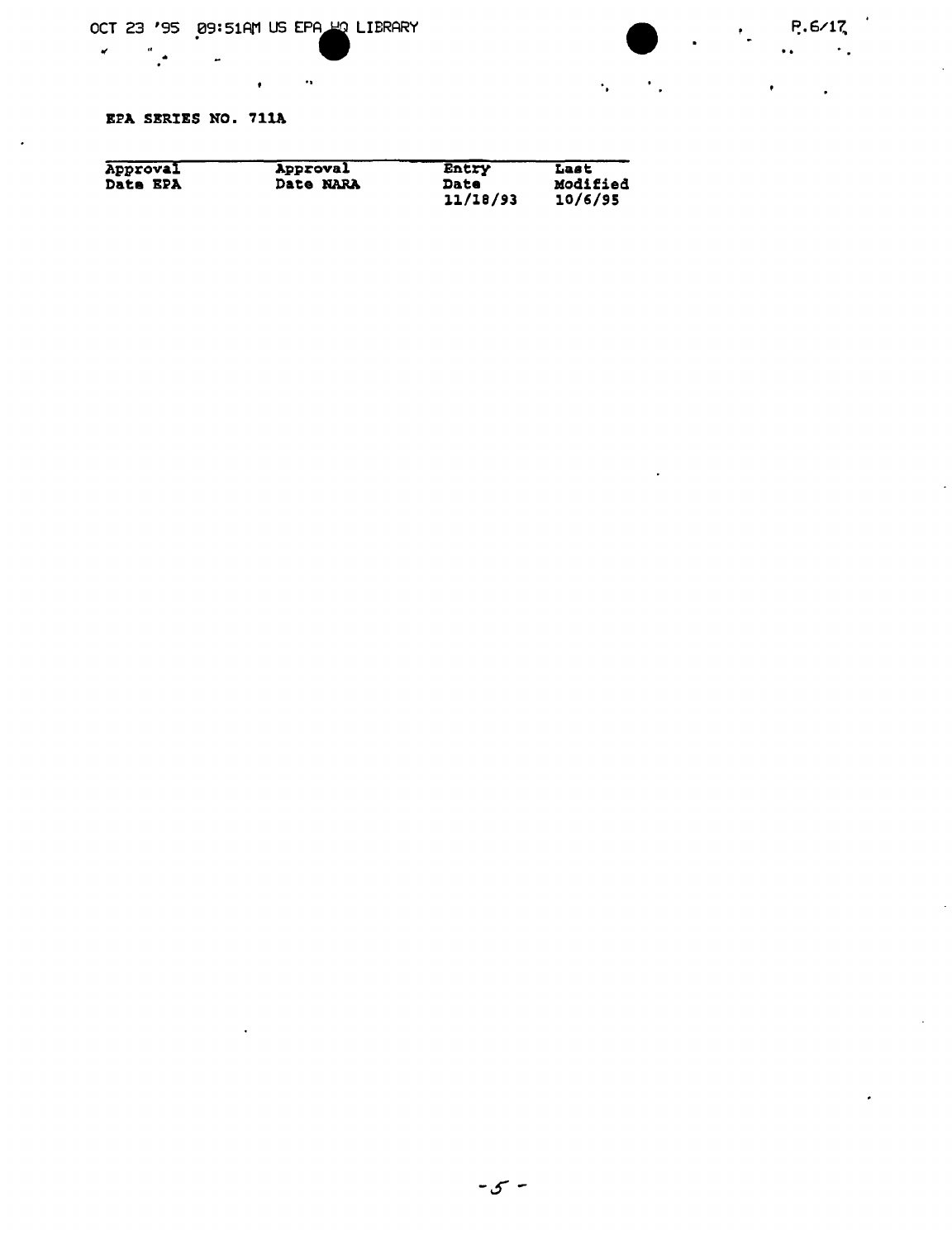$\ddot{\bullet}$ 

 $\mathbf{r}$  ,  $\mathbf{r}$ 

 $\mathcal{L}_{\text{max}}$ 

 $\sim 10^{-1}$ 

#### DRAFT OF 10/6/95

#### U.S. EPA RECORDS CONTROL SCHEDULE

(می SERIES TITLE: Mission-Related Motion Pictures

 $\bullet$ 

PROGRAM: All Programs

EPA SERIES NO: 719A

NARA SCHEDULE NO. N1-412-95-5/3 (Use this number to retire records to NARA)

APPLICABILITY: Agency-wide

# IDENTIFYING INFORMATION:

DESCRIPTION: Consists of motion pictures related to Agency missions. Includes public information films, environmental training films, mini-<br>documentaries, environmental studies, television public service (or spot)<br>announcements, related finding aids and documentation necessary for their proper identification, retrieval, and use, and related script and/or transcripts. There are four types of records:

a. Agency-sponsored motion picture films for distribution (informational  $films)$ .

**No** 

 $\mathbf b$ . Agency motion picture films made for internal use (program films).

c. Agency acquired motion picture films.

d. Unedited outtakes and trims (discards of film productions).

**ARRANGEMENT:** 

TYPE OF RECORDS: Motion pictures

SPECIFIC RESTRICTIONS: None

VITAL RECORD:

MEDIUM: Video/film

FUNCTIONS SUPPORTED: Program operations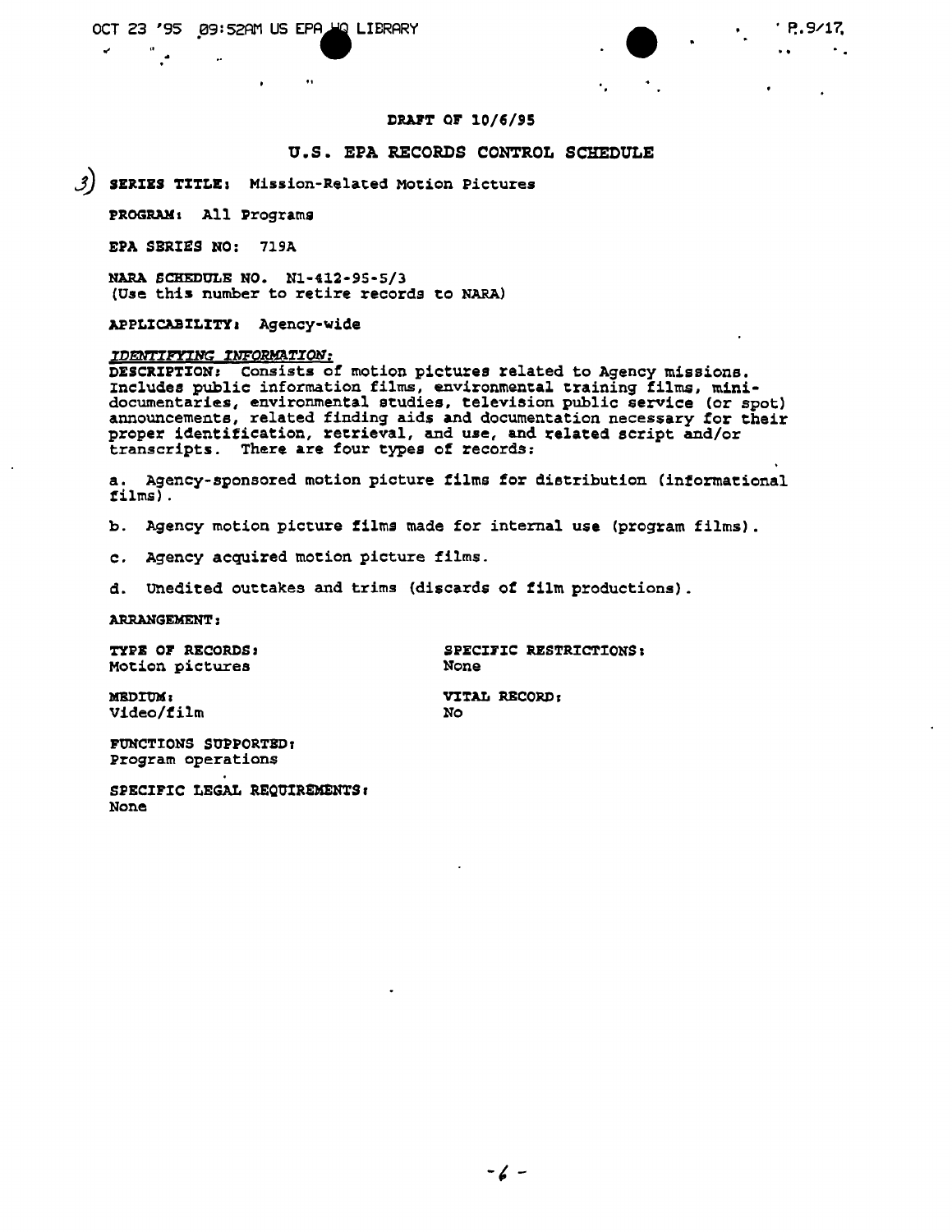**•**  $\therefore$  **P.1841.**<br> $\therefore$  **P.1841.**  $P.10/17$ 

EfA SERIES NO. 71SA

*DISPOSITION INFORMATION:* **Permanent** 

TRANSFER TO FRC PERMITTED:<br>No

FILE BREAK INSTRUCTIONS: Break file every 10 years.

#### DISPOSITION INSTRUCTIONS:

a. Retire original negative or color original plus separate optical sound track, intermediate master positive or duplicate negative plus optical sound track, and sound projections print to the National Archives in 10 year blocks after file break.

b. Retire original negative or color original plus sound, and projection print to the National Archives in 10 year blocks after file break.

" "

c. Retire two projection prints to the National Archives in 10 year blocks after file break.

d. Retire the original negative or color original and a work print to the National Archives in 10 year blocks after file break.

Records may be transferred sooner if volume warrants.

#### APPLICATION GUIDANCE:

REASONS FOR DISPOSITION for permanent retention. Agency needs, Series previously approved by the National Archives Transfer instruotions have been changed to meet

AGENCY-WIDE GUIDANCE: The program office responsible for producing or acquiring the motion pictures is responsible for maintaining the record copy, implementing the disposition, and transferring the records to the National Archives. All other copies may be destroyed when no longer needed.

Motion pictures supporting individual case files (such as permit applications, enforcement actions, site cleanups, training, and other actions by the Agency) should be linked to the appropriate paper file (eg., cross reference sheet in the paper file and notation on the film label). In that case, disposition for the case files takes precedence.

Unedited outtakes and trims (item d) must be properly arranged, labeled, and described and show unstaged, unrehearsed events of historical interest or h1seorieally significant phenomena.

Audiovisual records are to be managed according to the standards in 36 CFR 1228.184 and 36 CFR 1232.

Other series related to motion pictures include:

EPA 713A - Audiovisual Finding Aids and Related Documentation EFA 717A - Routine Surveillance Motion Pictures EPA 718A - Routine Scientific, Medical or Engineering Motion Pictures

PROGRAM OPPZCB GUZDANCB/DBSCRIPTIVE XNFORMATION:

*CUSTODIAL INFORMATION:* CONTROLLING UNIT: Multiple units CONTACT POINT: Name: Hamer Hamer Hamer Hamer Location: Mail Code: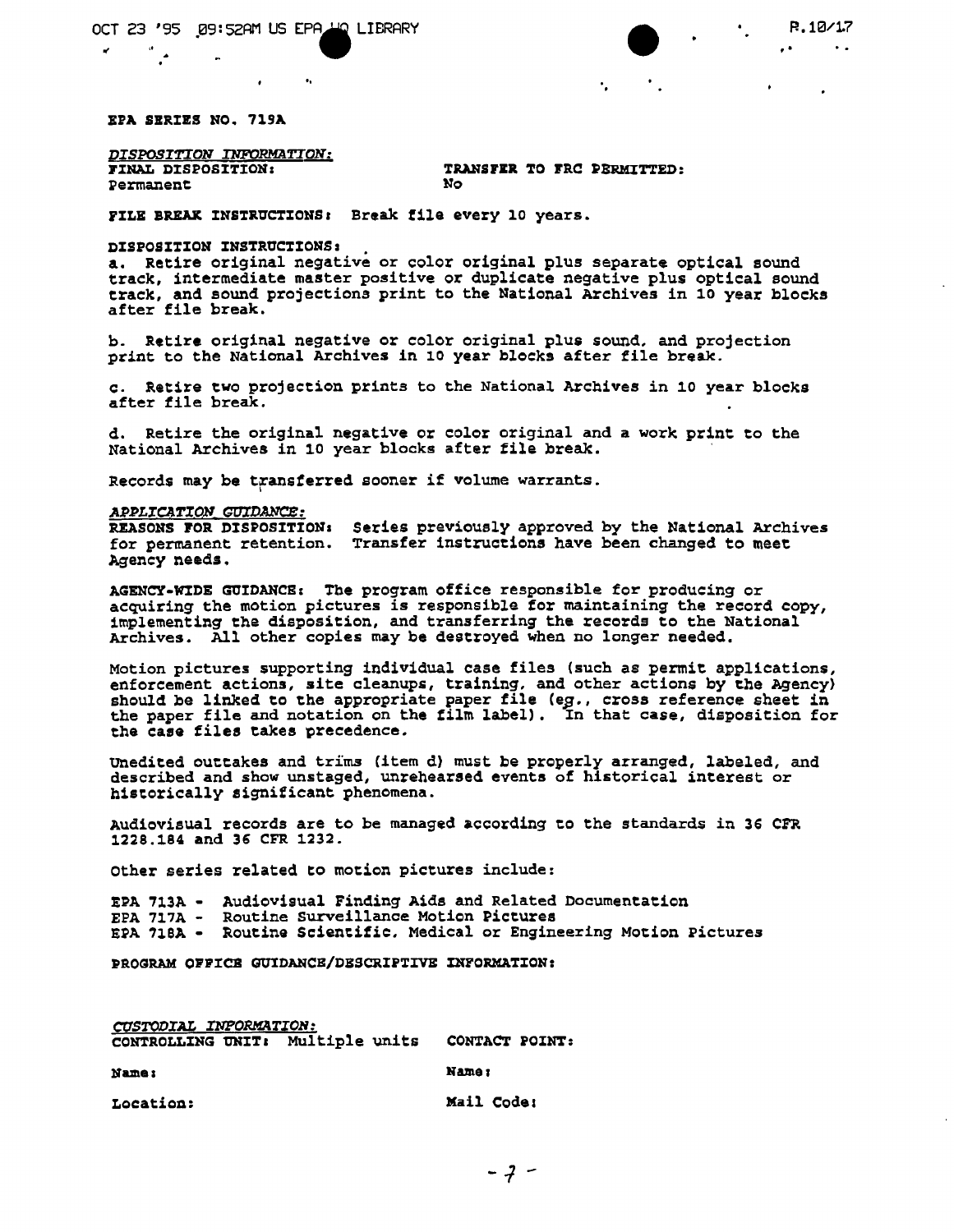OCT 23 '95 09:53AM US EPA UQ LIBRARY

 $\mathbf{u}$  ,  $\mathbf{u}$ 

 $\langle \cdot, \cdot \rangle$ 

NWML  $P.11/17$ 

 $\mathbf{A}$  and  $\mathbf{A}$ 

 $\mathcal{L}^{\mathcal{L}}(\mathcal{L}^{\mathcal{L}}(\mathcal{L}^{\mathcal{L}}(\mathcal{L}^{\mathcal{L}}(\mathcal{L}^{\mathcal{L}}(\mathcal{L}^{\mathcal{L}}(\mathcal{L}^{\mathcal{L}}(\mathcal{L}^{\mathcal{L}}(\mathcal{L}^{\mathcal{L}}(\mathcal{L}^{\mathcal{L}}(\mathcal{L}^{\mathcal{L}}(\mathcal{L}^{\mathcal{L}}(\mathcal{L}^{\mathcal{L}}(\mathcal{L}^{\mathcal{L}}(\mathcal{L}^{\mathcal{L}}(\mathcal{L}^{\mathcal{L}}(\mathcal{L}^{\mathcal{L$ 

 $\sim$   $\sim$ 

 $\ddot{\phantom{1}}$ 

 $\bullet$ 

 $\bullet$  .

 $\mathbf{v}$ 

 $\mathcal{H}^{\text{c}}_{\text{c}}$  ,  $\mathcal{H}^{\text{c}}_{\text{c}}$  ,  $\mathcal{H}^{\text{c}}_{\text{c}}$ 

EPA SERIES NO. 719A

 $\sim$   $\sim$ 

 $\frac{d\mathbf{r}}{d\mathbf{r}}$  , where  $\mathbf{r}$ 

 $\mathbf{w} = \mathbf{w}$ 

 $\sim$ 

| Inclusive Dates:                         | <b>Telephone:</b> |
|------------------------------------------|-------------------|
| Volume on Hand (Feet);                   | Office:           |
| Annual Accumulation:<br>(feet or inches) | Room:             |

CONTROL INFORMATION: RELATED ITEMS: EPA 713A, EPA 717A, EPA 718A

PREVIOUSLY APPROVED BY NARA SCHEDULE NOS: NC1-412-83-1/I/5, 6, 7, 8, 9, and 10

| Approval        | Approval  | Entry    | Last     |
|-----------------|-----------|----------|----------|
| <b>Date EPA</b> | Date NARA | Date     | Modified |
|                 |           | 11/23/93 | 10/6/95  |

 $\langle \cdot \rangle$ 

 $\Delta$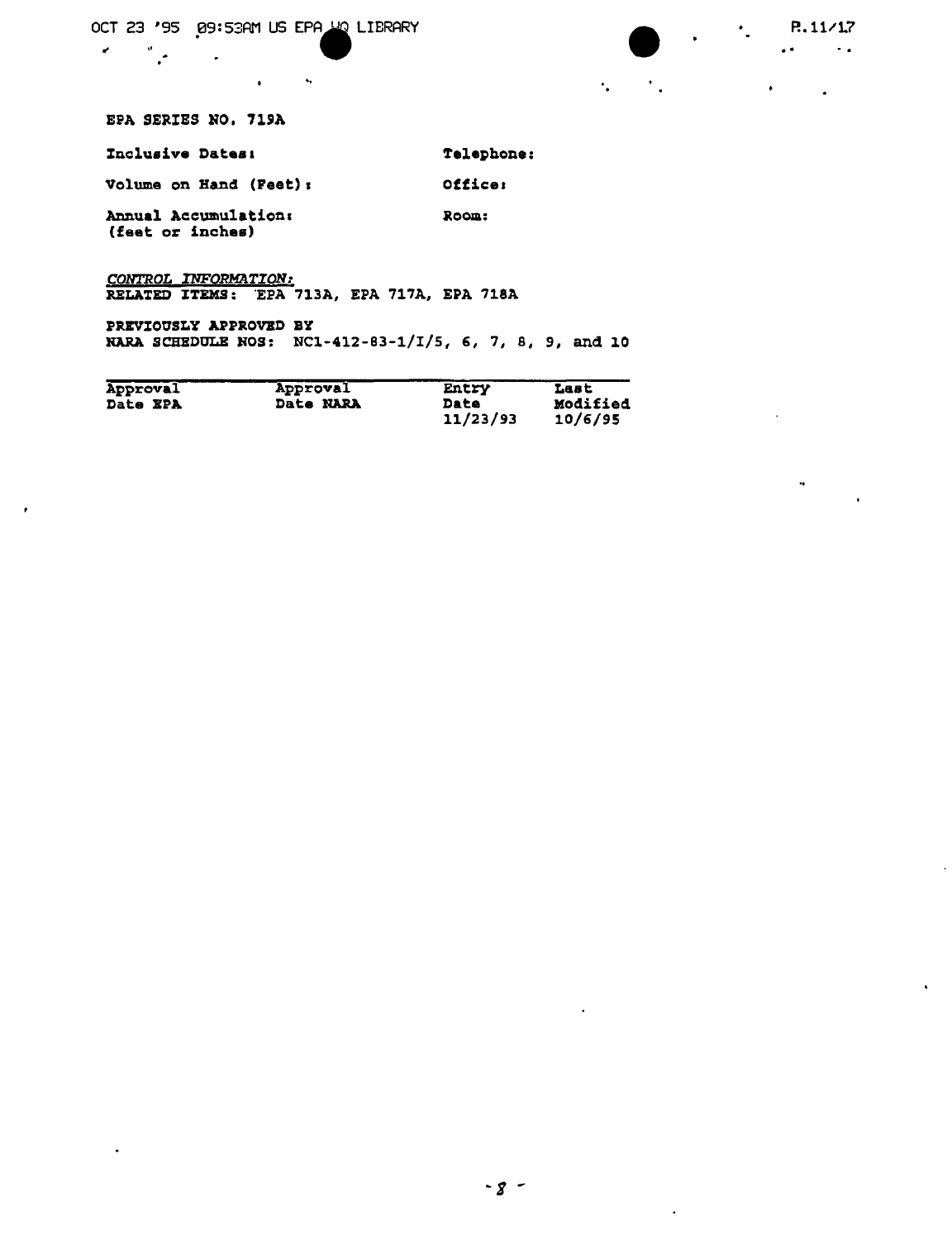$\bullet$ 

# • P~2

"

 $P:Z$ <br> $\cdot$ 

#### DRAFT OF 1/29/96

#### u. S. EPA RECORDS CONTROL SCKEDULB

¥) *B2RIRS* ~ITLE. Mission-Related Video Recordings

I.

PROGRAM: All Programs

BPA SBRIES HOI 722A

NARA SCHEDULE NO. N1-412-95-5/4 (Use this number to retire records to NARA)

APPLICABILITY, Agency-wide

# *lDl:mrrrrW rNE'ORHA'l'lOJlr*

DESCRIPTION. consists of video recordings related to Agency missions. Includes EPA sponsored productions intended for public distribution; television news releases or information reports on environmental issuesi recordings of EPA officiale who have attended public meetings, made speeches, been guest speaKers, and given testimony before Congress and other hearings; appearances of top EPA officiale on TV talk shows, epecial interviews with newspaper reporters and other torms of media: TV evening and morning network shows discussing environmental issues; and related recordings, Also includes related finding aids and documentation necessary for the proper identification, retrieval, and use of the recordings, and any related script *or* transcripts.

**ARRANGEMENT:** 

TYPE OF RECORDS: Video recordings

SPEClrIC RESTRICTIONS: None

**MEDIUM:** Video/film

VITAL RECORD: No

FUNCTIONS SUPPORTED: Program operations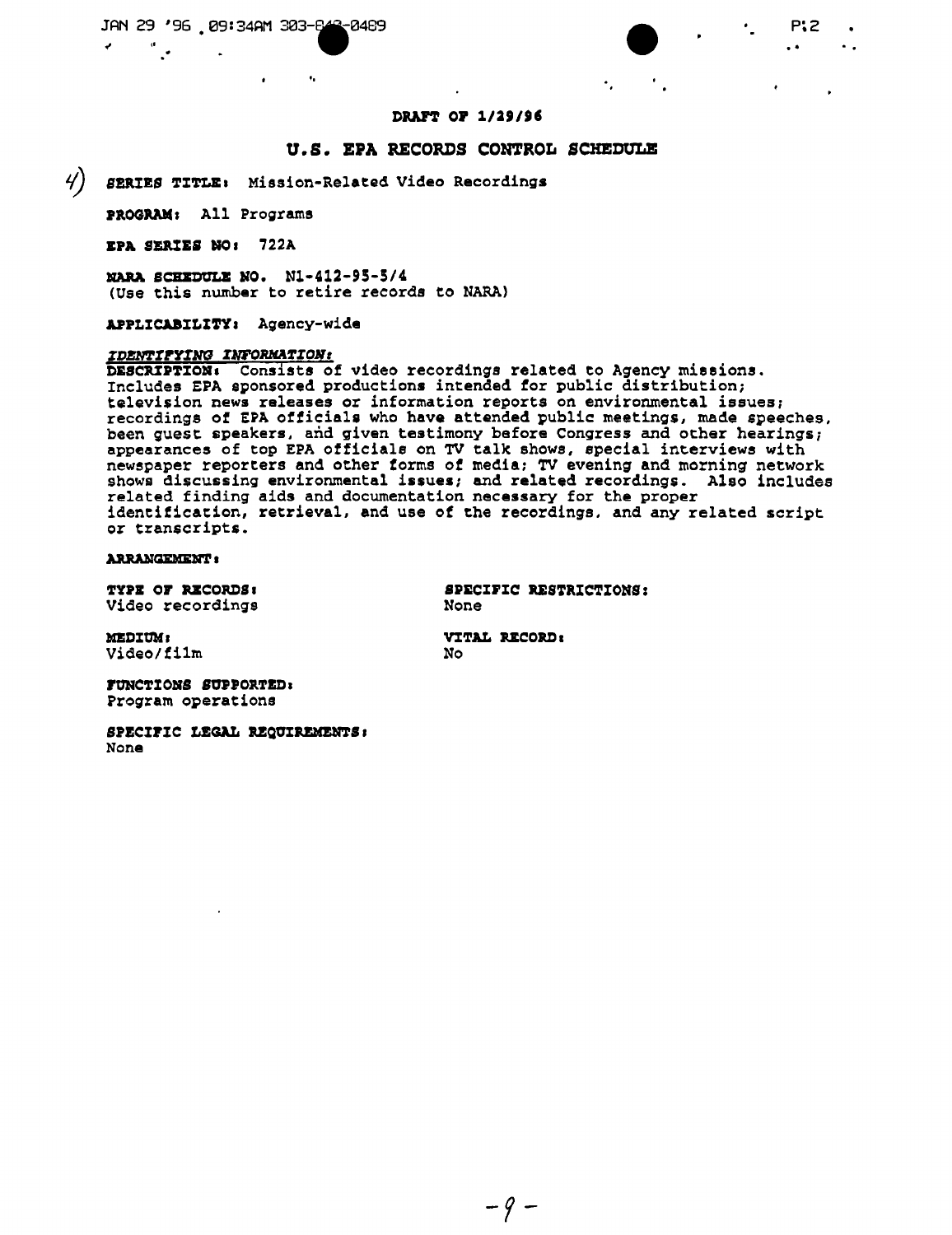#### EPA SERIES WO. 722A

# *DISPOSITION INFORMATION!*<br>FINAL DISPOSITION:

Permanent

# TRANSFER TO PRC PERMITTED:<br>No

"

FILE BREAK INSTRUCTIONS: Break file every 10 years.

 $\mathcal{A}_{\bullet}$ 

DISPOSITION INSTRUCTIONS: Retire the original or the earliest generation of the video recording and two duplicates to NARA in 10 year blocks after file break. Records may be transferred sooner if volume warrants,

Note: The "original" or record copy must be in a professional video format.

#### $APPLICATION$  *GUIDANCE:*

REASONS FOR DISPOSITION: Series previously approved by the National Archive for permanent retention, Transfer instructions have been changed to meet Agency needs.

AGENCY-WIDE GUIDANCE: The program office responsible for producing the video recording is responsible for maintaining the record copy and duplicates, implementing the disposition. and transferring the records to NARA. All ocher copies can be erased and reused. or destroyed. when no longer needed.

Video recordings 8upporting individual case files (such as permit applications, enforcement actions. site cleanup, training, or other actions by the Agency) should be linked to the appropriate paper file *(e.g.,* a cross reference sheet in the paper tile and notations on the video labels). In that case. the disposition of the case files takes precedence.

Audiovisual records are to be managed in accordance with 36 CFR 1228.184 and 36 CrR 1232.

Other series related to video recordings includ@:

EPA 713A - Audiovisual Finding Aids and Related Documentation EPA 721A - Routine Meeting and Award Presentation Videos EPA 723A – Internal Management News or Information Video EPA 724A - Press Conference Videos EPA 725A - Duplicate Dubbings and Pre-Mix Video Elements EPA 726A - Videos Acquired from Outside Sources

PROGRAM OFFICE GUIDANCE/DESCRIPTIVE INFORMATION:

| CUSTODIAL INFORMATION:                   |                   |
|------------------------------------------|-------------------|
| CONTROLLING UNIT: Multiple units         | CONTACT POINT:    |
| Name:                                    | <b>Name</b> 1     |
| Location:                                | Mail Code:        |
| Inclusive Dates:                         | <b>Telephone:</b> |
| Volume on Hand (Feet):                   | Office:           |
| Annual Accumulation:<br>(feet or inches) | <b>Room:</b>      |

*CO~ROL ZN70RHATZON:* ~LATED ITEKS. EPA 713A, EPA 721A, EPA 723A. EPA 724A. EPA 72SA. EPA 726A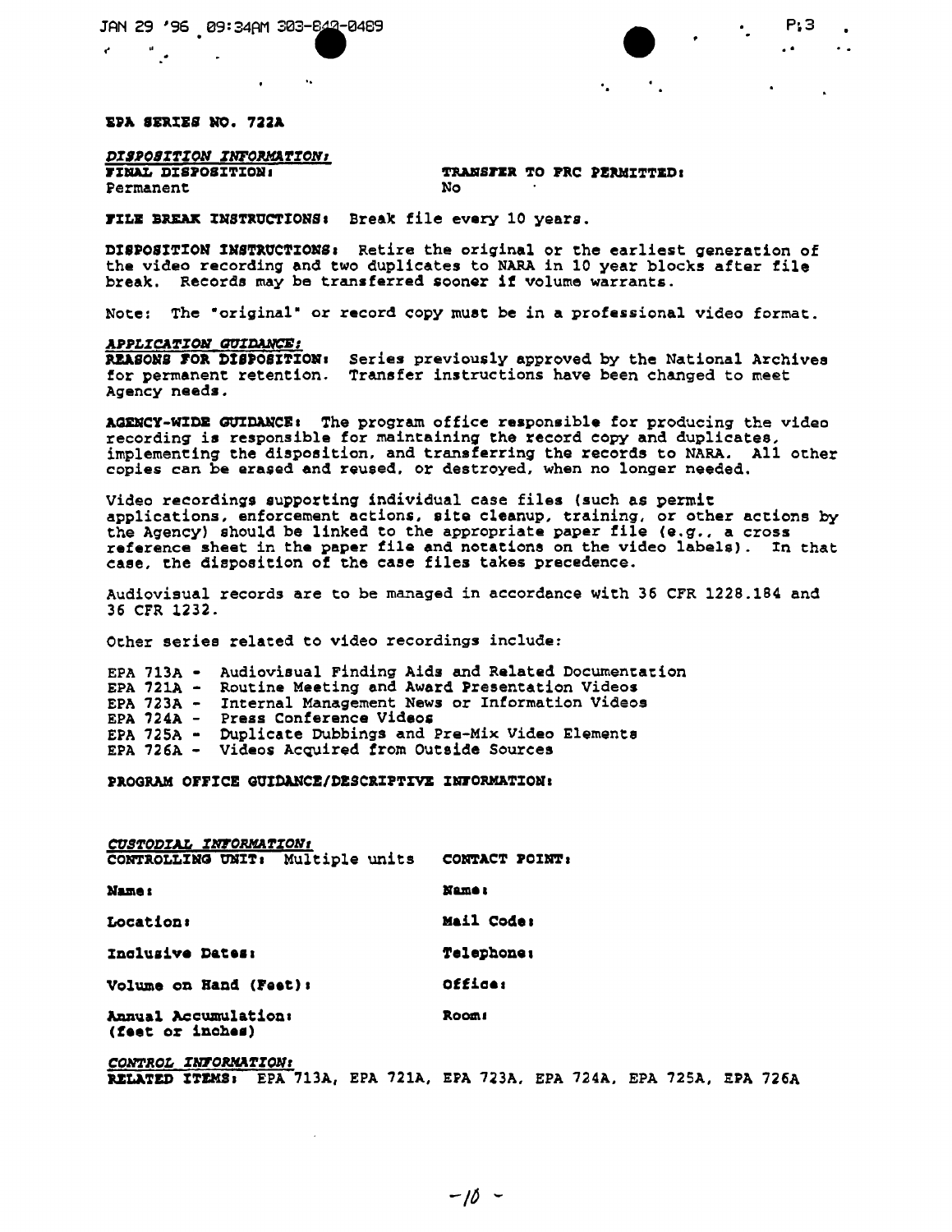$\mathcal{L}^{\text{max}}(\mathbf{z})$  and  $\mathcal{L}^{\text{max}}(\mathbf{z})$ 

# EPA SERIES NO. 722A

 $\sim 100$  km s  $^{-1}$ 

 $\sim 10^{11}$ 

 $\label{eq:2} \mathcal{E}^{(1)} = \mathcal{E}^{(1)}_{\mathcal{E}} \mathcal{E}^{(1)}_{\mathcal{E}} \mathcal{E}^{(1)}_{\mathcal{E}} \mathcal{E}^{(1)}_{\mathcal{E}}$ 

## PREVIOUSLY APPROVED BY NARA SCREDULE NOS: NC1-412-83-1/III/4, 5, 7, 8, 12 and 13

| Approval        | Approval         | <b>Entry</b> | Last     |
|-----------------|------------------|--------------|----------|
| <b>Date EPA</b> | <b>Date NARA</b> | Date         | Modified |
|                 |                  | 11/24/93     | 1/29/96  |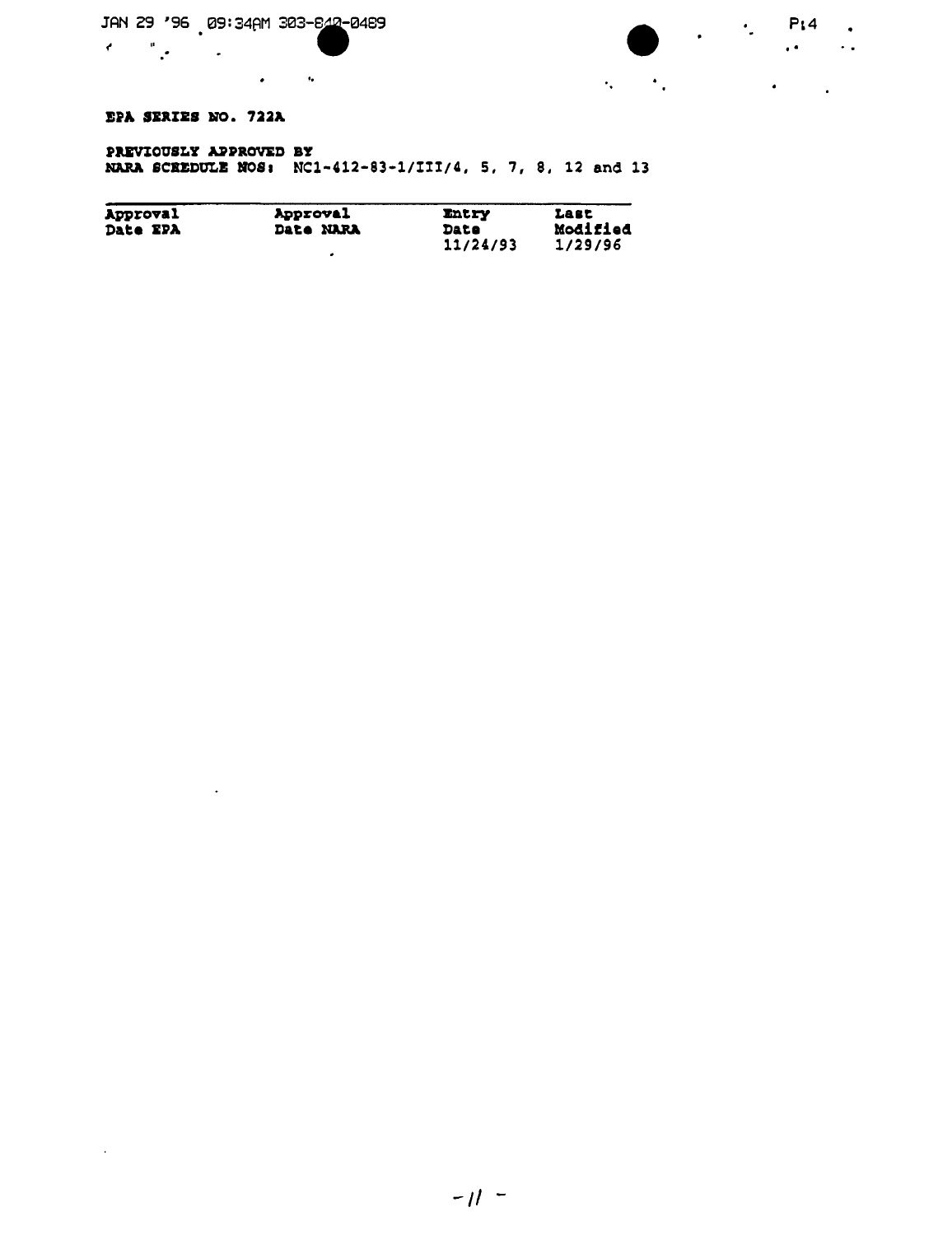$\sim$ 

 $P<sub>15</sub>$ 

 $\ddot{\phantom{a}}$ 

 $\mathbf{A}$ 

## DRAFT OF 1/29/96

# U.S. EPA RECORDS CONTROL SCHEDULE

 $\mathbf{e}_{\mathbf{a}}$  .

 $\left\langle S\right\rangle$  SERIES TITLE: Mission-Related Sound Recordings

 $\mathbf{r}_\mathbf{a}$ 

PROGRAM: All Programs

EPA SERIES NO: 730A

MARA SCHEDULE NO. N1-412-95-5/5

APPLICABILITY: Agency-wide

#### IDENTIFYING INFORMATION!

DESCRIPTION: Consists of sound recordings related to Agency missions.<br>Includes EPA developed radio programs or public service announcements; EPA sponsored radio news releases and information programs; records of public meetings or speeches, EPA-sponsored conferences, guest speakers, testimony of EPA officials before Congress and other hearings; recordings relating to specific environmental studies and efforts produced under grants; other recordings related to EPA environmental programs; related finding aids and documentation necessary for the proper identification, retrieval, and use of the files, and any related script or transcript.

### **ARRANGEMENT:**

TYPE OF RECORDS: Sound recordings SPECIFIC RESTRICTIONS: None

**MEDIUM:** Sound recordings VITAL RECORD: **No** 

**FUNCTIONS SUPPORTED:** Program operations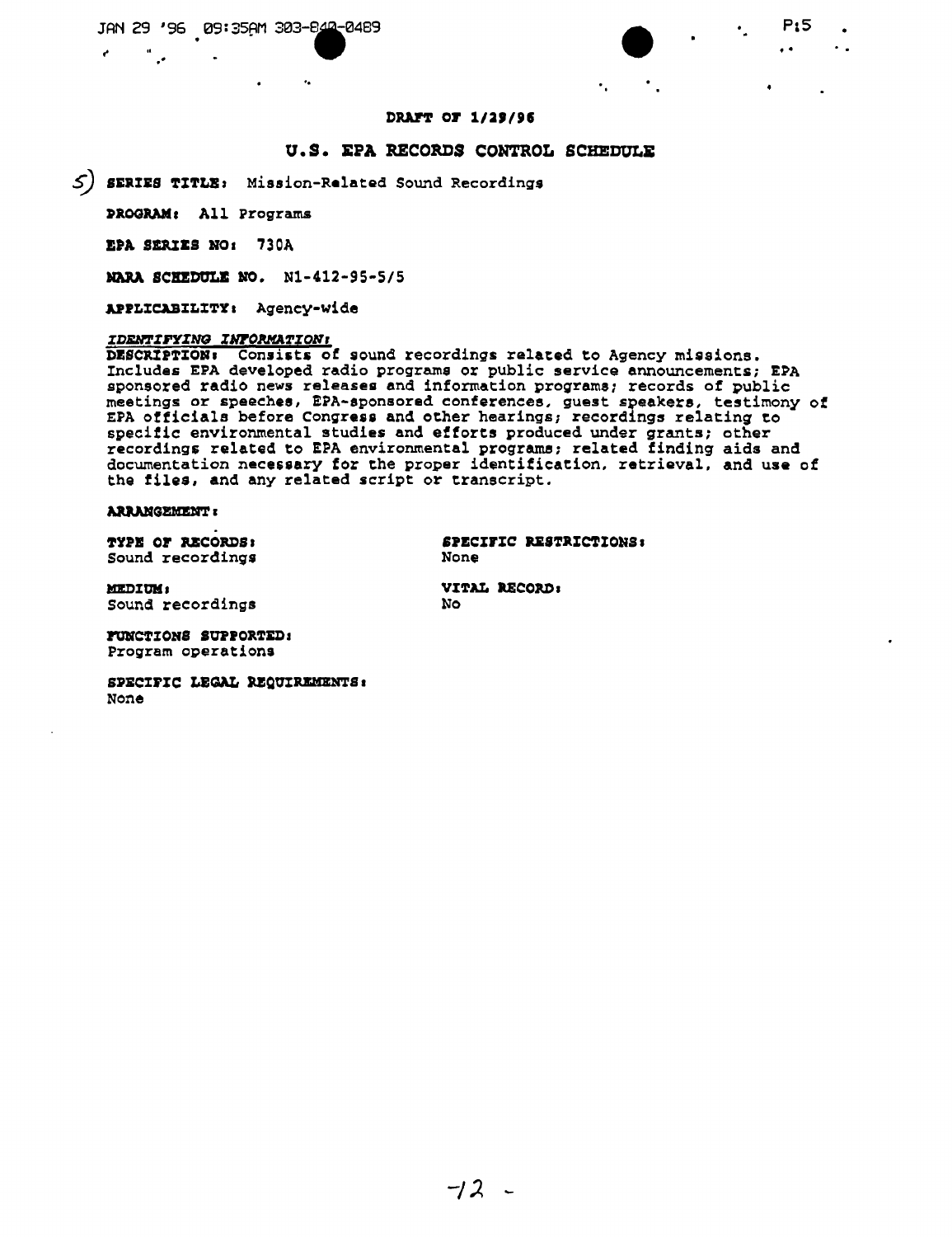$\begin{array}{ccc} \bullet & \cdot & \cdot & \cdot & \cdot & \cdot \bullet \ \cdot & \cdot & \cdot & \cdot & \cdot \end{array}$ 

EPA SERIES NO. 730A

# *DISPOSITION INFORMATION:*<br>FINAL DISPOSITION:

Permanent

<sup>~</sup> .•."

# TRANSFER TO FRC PERMITTED:<br>No

 $\ddot{\phantom{a}}$ 

FILE BREAK INSTRUCTIONS: Break file every 10 years.

 $\ddot{\phantom{a}}$ 

DISPOSITION INSTRUCTIONS: Retire the original or the earliest generation of the sound recording and two duplicates to the National Archives in 10 year blocks after file break. Records may be transferred sooner if volume warrants.

#### *~~LrCA~rON GUr~~,*

REASONS FOR DISPOSITION: Series previously approved by the National Archives for permanent retention. Transfer instructions have been changed to meet Agency needs.

AaEHCY·W%DE GUlnANCE: Sound recordings supporting individual case files (such as permit applications, enforcement actions, site cleanup, training, or other<br>actions by the Agency) should be linked to the appropriate paper file (e.g., a cross reference sheet in the paper file and notations on the recording label). In that case, the disposition of the ease files takes precedence,

For sound recordings usually on audio tape (reel-to-reel, cassette, and compact disc), retire the original recording or the earliest generation of the recording available and two duplieates.

The program office responsible for producing the sound recording is responsible *tor* maintaining the record copy and duplicates, implementing the disposition, and transferring the records to NARA. All other copies can be destroyed when no longer needed.

Audiovisual records are to be managed according to standards in 36 erR 1228.184 and 36 eFR 1232.

Other series related to sound recordings include:

|  | EPA 713A - Audiovisual Finding Aids and Related Documentation           |
|--|-------------------------------------------------------------------------|
|  | EPA 727A - Sound Recordings of Meetings for Notetaking or Transcription |
|  | EPA 728A - Pre-Mix Sound Recording Elements                             |
|  | EPA 729A - Daily or Spot News Sound Recordings                          |
|  | EPA 731A - Internal Management News or Information Sound Recordings     |
|  | EPA 732A - Sound Recordings or Programs from Outside Sources            |

PROGRAM OFFICE GUIDANCE/DESCRIPTIVE INFORMATION:

| CUSTODIAL INFORMATION:                   |                |
|------------------------------------------|----------------|
| CONTROLLING UNIT: Multiple units         | CONTACT POINT: |
| <b>Name:</b>                             | Name :         |
| Location:                                | Mail Code:     |
| Inclusive Dates:                         | Telephone:     |
| <b>Volume on Hand (Feet):</b>            | Office:        |
| Annual Accumulation:<br>(feet or inches) | <b>Room:</b>   |